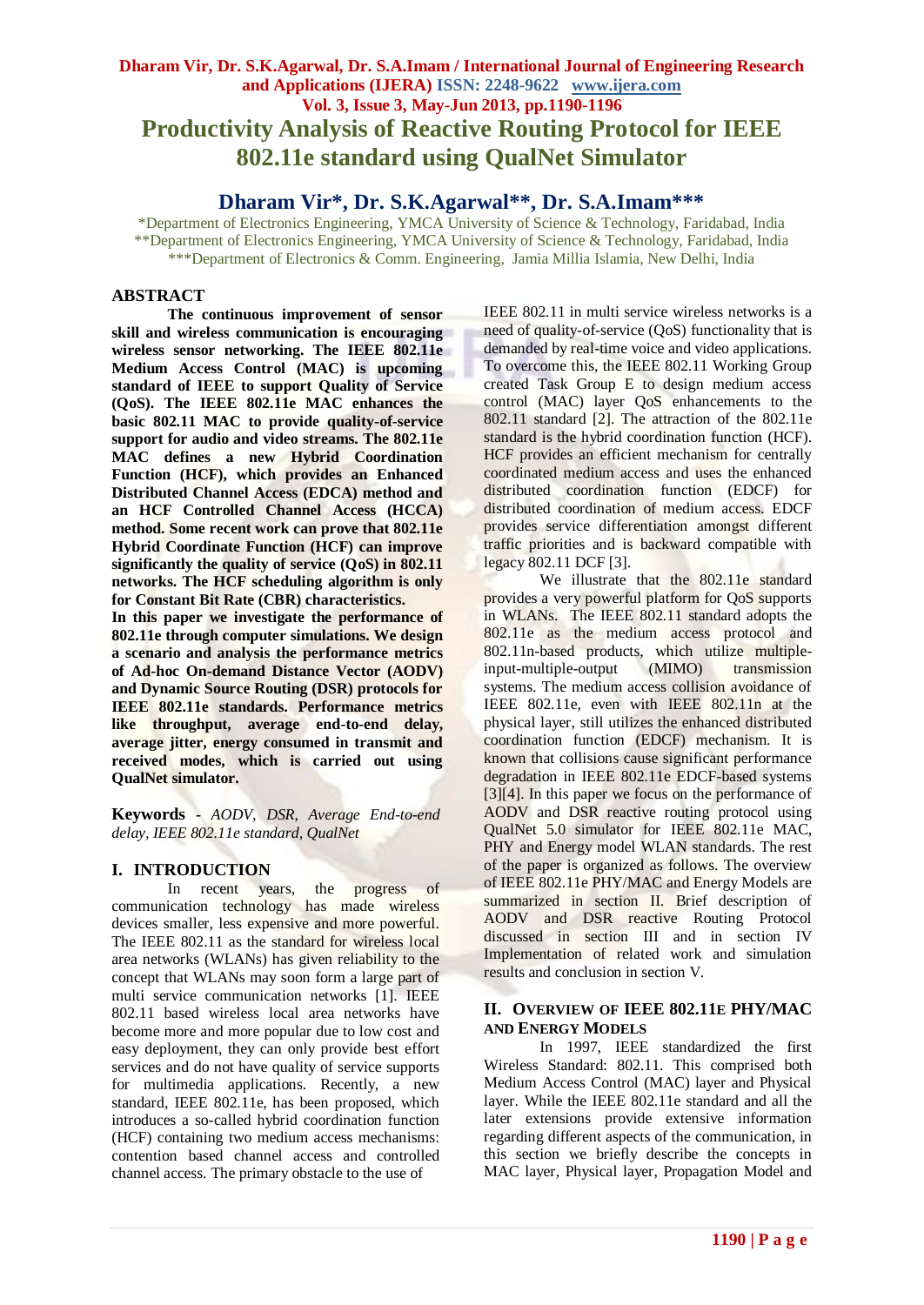Energy Model for an extensive behavior of the standard (MAC and PHY layers) [5].

## **A. IEEE 802.11e Overviews:**

IEEE 802.11e is an enhanced version of the 802.11 MAC in order to support quality of service (QoS). IEEE 802.11e supports quality of service by introducing priority mechanism. All types of data traffic are not treated equally as it is done in the original standard, instead, 802.11e supports service differentiation by assigning data traffic with different priorities based on their QoS requirements. IEEE 802.11e introduces a new coordination function, called Hybrid Coordination Function (HCF), to provide QoS support. Subsequent sections describe HCF together with the detailed description of its service differentiation mechanism [6].

MAC layer, as its primary purpose, has the functionality of providing reliable data delivery mechanism over the unreliable wireless air interface. It is the layer who manages station access to the shared wireless medium. The original standard utilizes Carrier Sense Medium Access with Collision Avoidance (CSMA/CA) as the access mechanism. Point Coordination Function (PCF):

It is another basic coordination function which is defined only in infrastructure mode, where stations are connected to an access point. Access point is the element in control of access in the network and it uses two periods to enforce its policies. There is a Contention Period, in which, DCF method is used. The second period is the Contention Free Period, in which AP basically allows stations, by sending them a special authorization, to send packets. IEEE 802.11e standard addressed the existing limitations in DCF and PCF. It particularly addressed the problem of QoS provisioning in the network by introducing a new coordination function: Hybrid Coordination Function – HCF [6][7].



Figure1. Overall view of IEEE 802.11e Modelling.

## **1) Enhanced DCF Channel Access (EDCA):**

EDCA is an IEEE 802.11e method of channel access within the HCF. An EDCA is basically a QoS enabled DCF. This is done by introducing the notion of traffic classes, by giving priority, in channel access, to real-time data, compared to delay-tolerant data [8].

## **HCCA-IEEE 802.11e:**

The EDCA is a QoS enabled PCF. It also uses EDCA during the Contention Period. Stations transmit the information about their queues status and traffic classes to the AP and, based on this information, AP coordinates access to the medium between the stations.

## **B. IEEE 802.11 PHY Layer:**

IEEE 802.11 Physical layer is the interface between MAC layer and the air interface. The frame exchange between Physical layer and MAC is under the control of Physical Layer Convergence Procedure (PLCP). Physical Layer is the entity in charge of actual transmission using different modulation schemes over the air interface. It also informs the MAC layer about the activity status of the medium. Currently, there are four standards defining the physical layer: IEEE 802.11a, 802.11b, 802.11g and 802.11n. Among these, IEEE 802.11n is the newest which is still under standardization. It utilizes Multiple-Input-Multiple-Output (MIMO) technology to achieve significantly higher rates. [8].

## **C. Propagation Models:**

In this section, we explore both concepts of Large-scale Path Loss and Fading. We introduce three models of Large-scale Path Loss which account for the large-scale attenuation of signal based on distance: Free-Space, Two-Ray and Lognormal Shadowing [6].

## **1) Free-Space Model:**

This model is used to predict the signal strength when the transmitter and the receiver have a clear, unobstructed line-of sight (LOS) path between them. It predicts that the received power decays as a function of Transmitter-Receiver distance raised to some power typically to the second power [6].

## **2) Two-Ray Model:**

This model, which is a more realistic model than the Free-Space model, addresses the case when we consider a ground reflected propagation path between transmitter and receiver, in addition to the direct LOS path. This model is especially useful for predicting the received power at large distances from the transmitter and when the transmitter is installed relatively high above the ground [6].

## **3) Log-normal Shadowing Model:**

The average loss for a given distance is expressed using a Path Loss Exponent. For taking into account the fact that surrounding environmental clutter can be very different at various locations having the same Transmitter-Receiver distance, another parameter is incorporated in the calculation of path loss.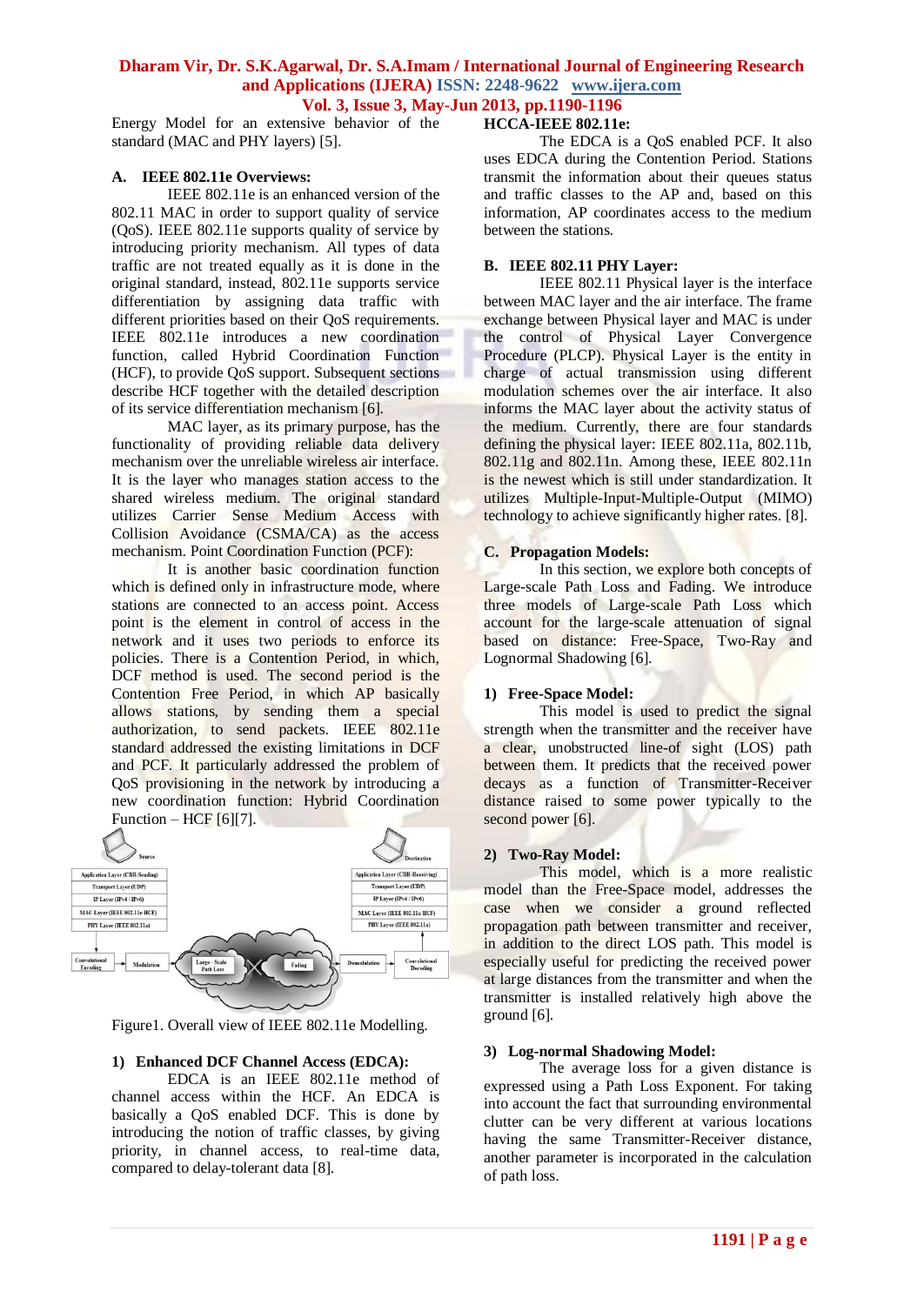## **D. Fading Model:**

The term Fading is used to describe the rapid fluctuations of the amplitudes, phases, or multipath delays of a signal over a short period of time or distance. It is caused by interference between multiple versions of the transmitted signal which arrive at the receiver at slightly different times.

## **1) Fast Rayleigh fading model:**

The fast Rayleigh fading model is a statistical model to represent the fast variation of signal amplitude at the receiver due to the motion of the transmitter/receiver pair.

### **2) Rayleigh fading model:**

Rayleigh fading model is a statistical model to represent the fast variation of signal amplitude at the receiver. In wireless propagation, Rayleigh fading occurs when there is no line of sight between the transmitter and receiver.

#### **3) Ricean fading model:**

This model can be used for scenarios where there is line of sight communication and the line of sight signal is the dominant signal seen at the receiver [8].

## **III. AODV AND DSR REACTIVE ROUTING PROTOCOL**

There are two types routing protocols for wireless networks, namely proactive and reactive. In proactive routing, each node has one or more tables that contain the latest information of the routes to any other node in the network. Various table-driven protocols differ in the way how the information propagates through all nodes in the network when topology changes. In reactive routing, route table is set on demand and it maintains active routes only. If a node wants to send a packet to another node then reactive protocol searches for the route in an ondemand manner and establishes the connection in order to transmit and receive the packet. The route discovery usually occurs by flooding the route request packets throughout the network. Examples of reactive routing protocols are the Dynamic Source Routing (DSR), Ad-hoc On demand Distance Vector routing (AODV) [12] [13].

#### **A. AODV (Ad-hoc On demand Distance Vector routing):**

AODV is a flat routing protocol which does not need any central administrative system to handle the routing process. AODV tends to reduce the control traffic messages overhead at the cost of increased latency in finding new routes. AODV has great advantage in having less overhead over simple protocols. The RREQ and RREP messages which are responsible for the route discovery do not increase significantly the overhead from these control messages. AODV reacts relatively quickly to the topological changes in the network. It updates the hosts that may be affected by the change, using RERR message. The hello messages are responsible for the route maintenance and are limited so that they do not create unnecessary overhead in the network. The AODV protocol is a loop free and uses sequence numbers to avoid the infinity counting problem which are typical to the classical distance vector routing protocols.

Route Discovery in AODV When a node wants to send a packet to some destination node and does not have a valid route in its routing table for that destination; it initiates a route discovery process. Source node broadcasts a route request (RREQ) packet to its neighbours, which then forwards the request to their neighbours and so on [9] [10]. Each node receiving the route request sends a route back (Forward Path) to the node as shown in the fig. 2



Figure2. Route discovery in AODV

## **B. DSR (DYNAMIC SOURCE ROUTING):**

DSR is a fairly simple algorithm based on the concept of source routing, in which a sending node must provide the sequence of all nodes through which a packet will travel. Each node maintains its own route cache essentially in a routing table. Source nodes determine routes dynamically and only when needed. There are no periodic broadcasts from routers. Fig.2 illustrates the DSR algorithm's route discovery/ route reply cycle. A source node that wants to send a packet first checks its route cache. If there is a valid entry for the destination, the node sends the packet using that route; if no valid route is available in the route cache, the source node initiates the route discovery process by sending a special route request (RREQ) packet to all neighboring nodes. The RREQ propagates through the network, collecting the addresses of all nodes visited, until it reaches the destination node or an intermediate node with a valid route to the destination node. This node in turn initiates the route reply process by sending a special route reply (RREP) packet to the originating node announcing the newly discovered route. The destination node can accomplish this using inverse routing or by initiating the route discovery process backwards. The protocol can also easily be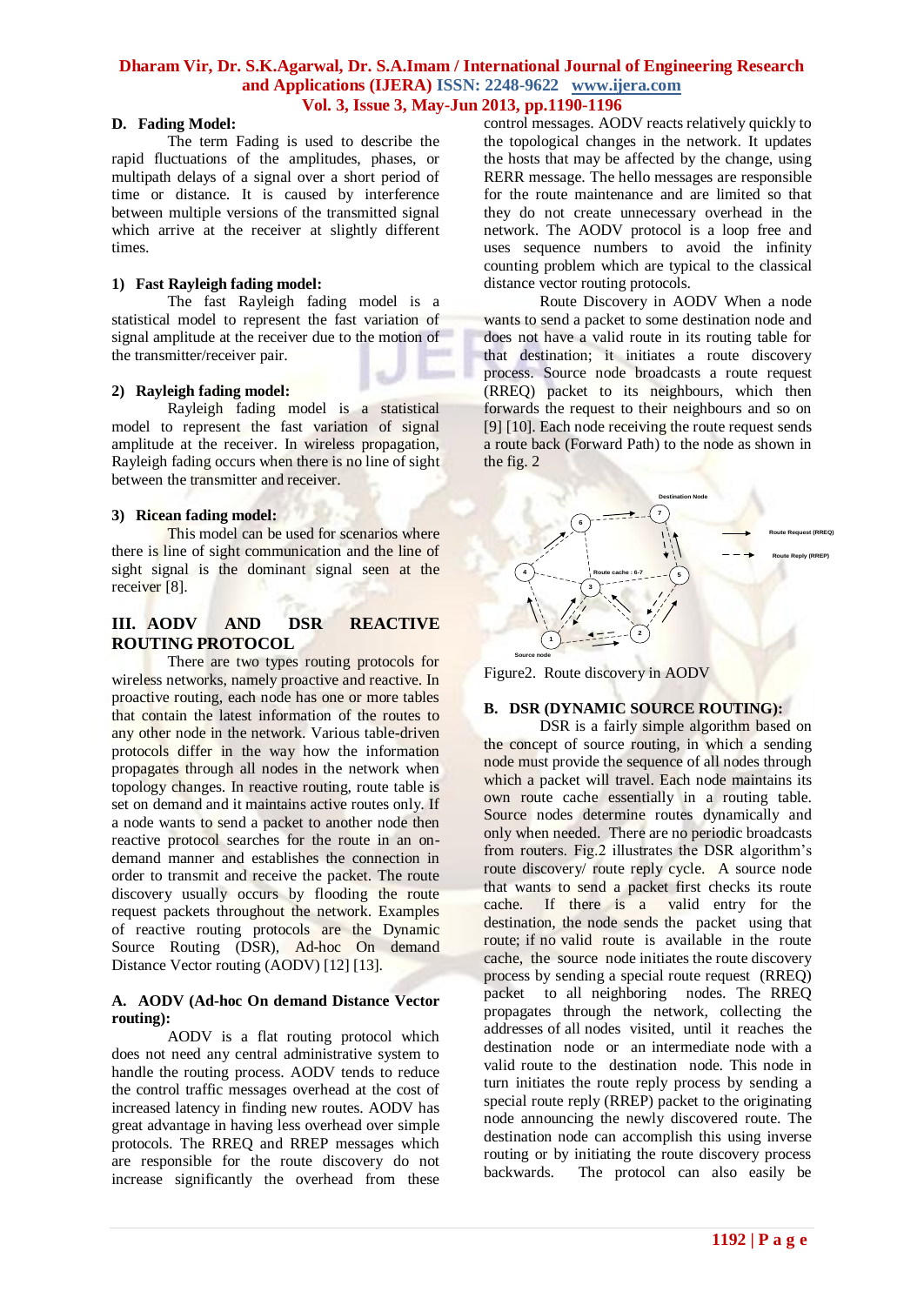improved to support multiple routes to the same destination. DSR's main drawback is the large bandwidth



## **C. Energy Consumption Model:**

In our work we have assuming an energy supply of 5V. The value corresponds to a 2,400MHz Wave LAN implementation of IEEE 802.11e. When a node sends and receives a packet, the network interfaces of the node, decrements the available energy according to the following parameters: characteristics of network, the size of the packets and the used bandwidth. The following equations represent the energy used (in Joules) when a packet is transmitted or received; packet size is represented in bits:

Energy tx =  $(330*5*Packet size)/2*10^6$ Energy  $rx = (230*5*Pocket size)/2*10^6$ 

Although actual equipment consume energy not only when sending and receiving but also while listening, we assume in our model that the listen operation is energy free, since all the evaluated ad hoc routing protocols will have similar energy consumption due to the node idle time. Finally, note that when a packet is transmitted, a percentage of the consumed energy represents the Radio Frequency (RF) energy. This energy is used for the propagation model in QualNet 5.0 to determine the energy with which the neighbours' interface nodes will receive the packet, and consequently determine the successful or wrong packet reception. In our simulation we maintain this RF values in 281.8 mW, which corresponds to the RF energy required to model a radio range of 250 meters [14].

## **1) Energy Consumption (mJoule):**

The MICAZ Mote devices are in the following four states: transmitting, receiving, idle and sleep. Energy consumption is the quantity of energy consumed by mote during the above mentioned states of the device. The unit of energy consumption used in the simulations is mJoule.

## **IV. SIMULATIONS AND RESULT**

### **A. Designing of Scenario:**

The aim of these simulations is to analyze

the selected routing protocols (DSR and AODV) for their efficiency in terms of energy, throughput as well as network life time. The basic methodology consists of simulating with a basic scenario and then by varying selected parameters, simulates the generated scenarios. The selected parameters are sources, pause time, nodes, area, sending rate and mobility speed etc. The traffic sources used in the simulations generated constant bit rate (CBR) data traffic. The TCP sources are not being chosen because it adapts to the load of the network. For the same data traffic and movement scenario, the time of sending the packet of a node will be different in case of TCP, hence will become difficult to compare the performance of different protocols. The energy model taken is as used by. The values used correspond to 2,400 MHZ Wave LAN implementation of IEEE 802.11e. The radio frequency value is set as 0.2818 W for transmission range of 250 m [15].

| Channel type               | Wireless channel         |
|----------------------------|--------------------------|
| Radio-propagation<br>model | Two Ray Ground           |
| Antenna type               | Omni Antenna             |
| Network interface type     | Phy/Wireless Phy         |
| MAC type                   | <b>IEEE 802.11e</b>      |
| Topological area           | $1500 \times 1500$ sq. m |
| <b>Tx Power</b>            | 1.65 W                   |
| Rx Power                   | 1.15 W                   |
| <b>Idle Power</b>          | 1.0W                     |
| Initial energy of a Node   | 1000.0 Joules            |
| Routing protocols          | <b>DSR/AODV</b>          |
| Number of mobile nodes     | 40                       |
| Maximum speed              | $15 \text{ m/s}$         |
| Rate                       | 4 Packet/s               |
| Pause time                 | 5,10,15,20, 25 sec.      |
| Simulation time            | 500 sec.                 |
| <b>Energy Model</b>        | <b>MICAZ</b>             |

**1) Table 1 Simulation Parameters:**

We have implemented the above table 1 parameters and compile the results to the EDCF. All the simulations have been done using the QualNet 5.0 network simulator designed by Scalable Networks Inc. For carrying out the simulation we have taken 40 nodes in a 1500mX1500m area. The random distribution model has been followed. The nodes are fully independent and are operating in a distributed environment [15].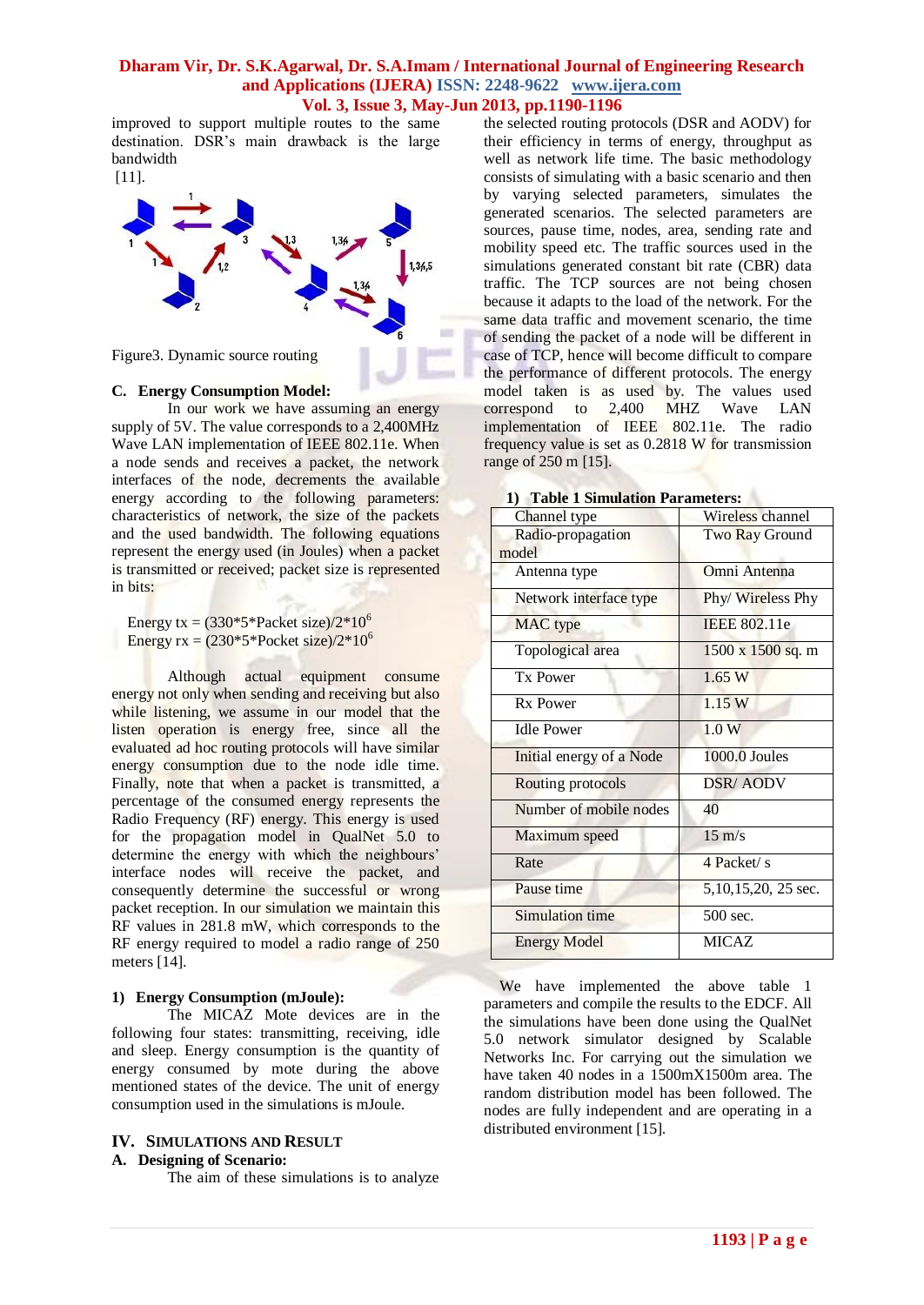

Figure4. Shows the outcome of running scenario of IEEE 802.11e AODV routing protocol CBR.

#### **B. Performance metrics:**

Design and performance analysis of routing protocols used for mobile ad hoc network (MANET) is currently an active area of research. To judge the merit of a routing protocol, one needs metrics bothqualitative and quantitative- with which to measure its suitability and performance metrics. Specifically, this paper evaluates the performance comparison of AODV and DSDV routing protocols with IEEE 802.11e MAC. The following performance metrics are used to compare the performance of these routing protocols in the simulation:



Figure<sup>5</sup>. Shows the Average jitter in application layer of IEEE 802.11e AODV routing protocol CBR.



Figure6. Shows the Average jitter in application layer of IEEE 802.11e DSR routing protocol CBR.

In the above graph the effect of the average jitter value is higher for DSR routing protocol as compare to AODV in effect of EDFC. There is a consistent improvement in the average jitter value for any no. of packets sent.

#### **2) Average End-To-End Delay:**



Figure 7 Shows the Average End to End Delay (s) in application layer of IEEE 802.11e AODV routing protocol CBR



Figure 8 Shows the Average End to End Delay (s) in application layer of IEEE 802.11e DSR routing protocol CBR.

Average End-to-End delay (seconds) is the average time it takes a data packet to reach the destination. This metric is calculated by subtracting time at which first packet was transmitted by source from time at which first data packet arrived to destination. This includes all possible delays caused by buffering during route discovery latency, queuing at the interface queue, retransmission delays at the MAC, propagation and transfer times. This metric is significant in understanding the delay introduced by path discovery. The above Fig. shows the variation comparisons of average end to end delay between AODV and DSR routing protocols.





Figure. 9 Shows the Throughput (s) in application layer of IEEE 802.11e AODV routing protocol CBR.



Figure 10 Shows the Throughput (s) in application layer of IEEE 802.11e AODV routing protocol CBR.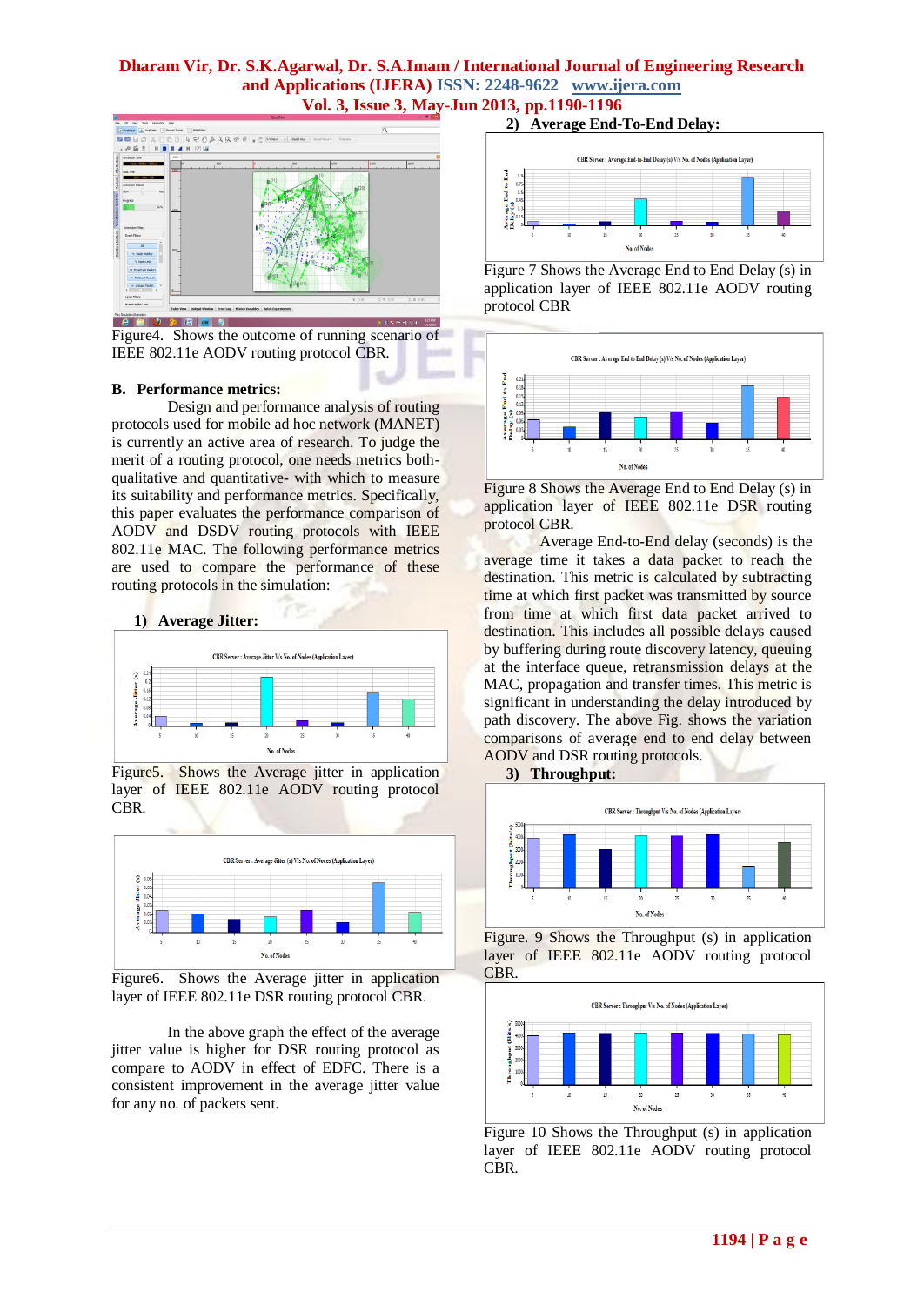ú.

The throughput of the protocols can be defined as percentage of the packets received by the destination among the packets sent by the source. It is the amount of data per time unit that is delivered from one node to another via a communication link. The throughput is measured in bits per second (bit/s or bps).

## **4) Energy Consumed in Transmit Mode:**



Figure 11 Energy Consumed (in mjoules) in Transmit mode with variation in nodes in Physical layer taking AODV routing protocol CBR.



Figure 12 Energy Consumed (in mjoules) in Transmit mode with variation in nodes in Physical layer taking DSR routing protocol CBR.

## **5) Energy Consumed in Receive Mode:**



Figure 13 Energy Consumed (in mjoules) in receive mode with variation in nodes in Physical layer taking AODV routing protocol.



Figure 14 Energy Consumed (in mjoules) in receive mode with variation in nodes in Physical layer taking DSR routing protocol.

The energy consumption between source to destination in receive mode is higher when the collision rate increases between nodes. The efficiency also decreased at high traffic conditions collision rate.

#### **6) Energy Consumed in Ideal Mode:**



Figure 15 Energy Consumed (in mjoules) in ideal mode with variation in nodes in Physical layer taking AODV routing protocol.





The performance of 802.11e EDCF in ideal mode of energy consumption which supports the use of both basic and RTS/CTS access mechanisms. The collision contention period between nodes is very less because of the AODV routing protocol consumes less energy as compare to DSR in ideal mode.

## **V. CONCLUSION**

In this paper, we analysis the productivity based performance metric analysis of IEEE 802.11e which is contention-based channel access scheme for QoS support, called the EDCF, of the emerging 802.11e MAC. Based on the simulation, we analysis the productivity of inheritance the 802.11e EDCF to show that the EDCF can provide differentiated channel access among different energy priority traffic. We also evaluated the performance metric such as average Jitter, average throughput, End to End delay, Energy consumed in transmit, receive and ideal mode is shown above.

## **REFERENCES**

- [1] Mayank Mishra and Anirudha Sahoo. An 802.11 based MAC Protocol for Providing QoS to Real Time Applications*. IEEE 10th International Conference on Information Technology,* 6:615-619,2007
- [2] Jamal N. AL-Karaki, Ahmed E.Kamal, "Routing techniques in Wireless Sensor